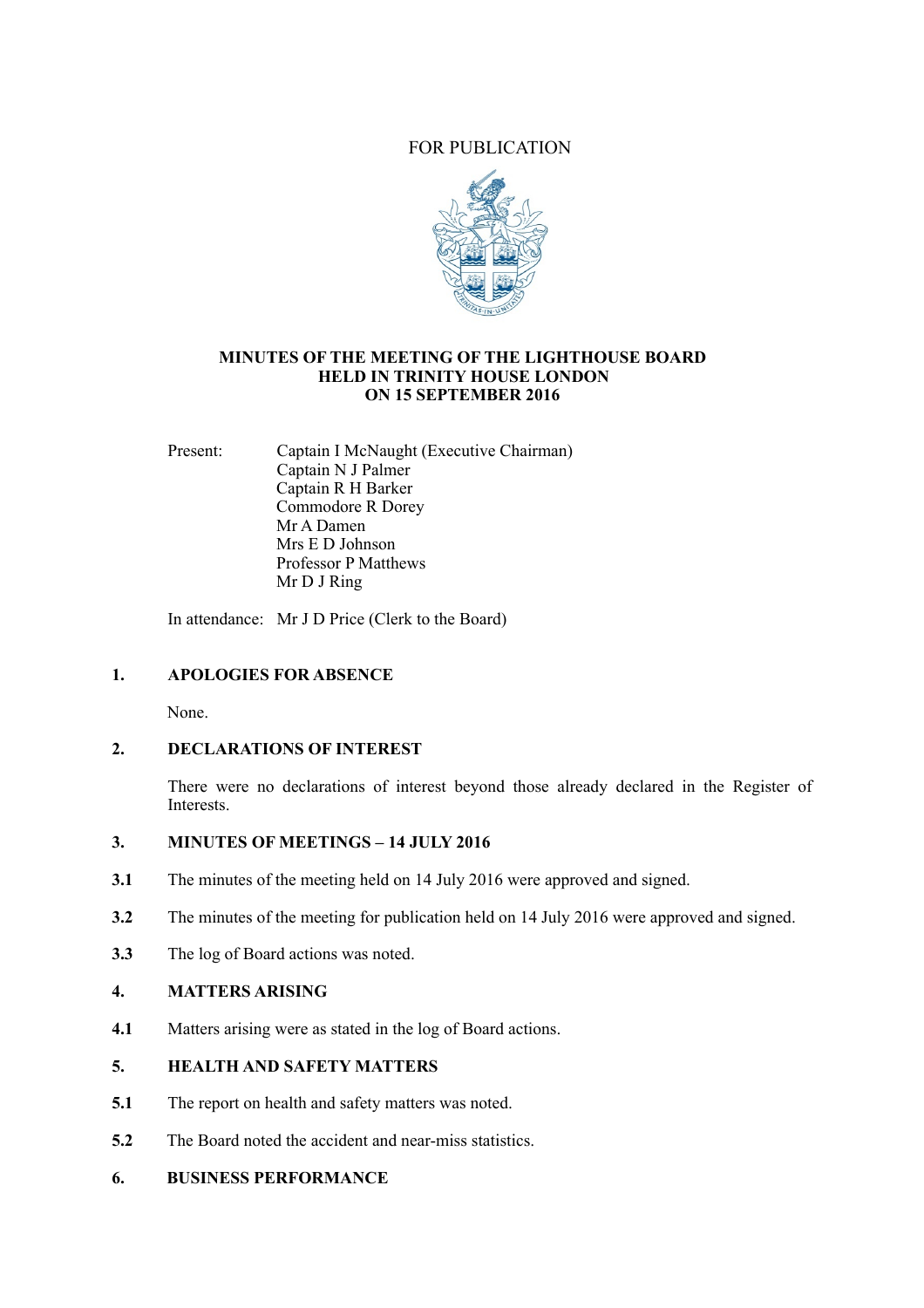- **6.1** Mr Damen presented the report on business performance. Running costs were 9% underspent. This was largely due to the staff budget being 16% underspent as a result of gapped posts; budgets being set at the top of the competency scales and matters relating to the 2015/16 pay remit. This underspend would continue. There was a small overspend on other costs largely due to budget phasing issues. There was also an overspend on capital again due to budget phasing. Overall, all projects were forecast to be within budget. T h e r e h a d b e e n a cumulative increase in Light Dues income in 2016/17 of 2% to August 2016 despite the one penny reduction in the rate per ton from 1 April 2016. Gross tonnage was up 4.2%. Any effect of the bankruptcy protection sought by Hanjin Shipping was not yet known.
- **6.2** The Board noted that good progress was being made with achieving the commercial income target for 2016. The Board agreed that the KPI 'Percentage of Work Completed for BSL Commercial' should be reviewed to reflect the dynamic nature of the measure. At present the percentage complete reduced as new stations were added during the year and included in the work required. **[Action: Director of Business Services]**

## **7. REPORT FROM EXECUTIVE DIRECTORS**

- **7.1** The report from the Executive Directors was noted.
- **7.2** Arising from the report on Business Services matters, Mr Damen reported that the outstanding element of the 2015/16 pay remit had been approved by the Treasury and Cabinet Office. Union consultation would now take place. The 2016/17 pay remit had been submitted. He would brief Professor Matthews as Chair of the Board's Remuneration Committee accordingly.

## **[Action: Director of Business**

#### **Services]**

**7.3** Arising from the report on Navigational Requirements matters, the Board noted the Opinion of Captain Barker that the wreck of the vessel SUNSHINE in Christchurch Bay was within Trinity House jurisdiction and was a danger to navigation within the meaning of the Merchant Shipping Act 1995. It had been marked by means of an Emergency Wreck Marker Lighted Buoy.

## **8. AIDS TO NAVIGATION - PERFORMANCE**

- **8.1** The Board noted the report on aids to navigation performance for the period 6 July to 5 September 2016.
- **8.2** The Board noted AtoN availability targets were continuing to be exceeded, other than that for racon availability, which remained at IALA requirement levels. Captain Barker reported that in terms of racon availability, the Examiners Committee had agreed that, if a racon were off solely because the floating AtoN to which it was assigned was off station, it should not be considered a casualty in future.

## **9. FLEET REVIEW**

Commodore Dorey presented the Phase 2 Fleet Review Highlight Report Summary for August 2016. It had been submitted to the Fleet Review Reference Group meeting on 13 September, where the Project Initiation Document (PID), which had been updated in the light of previous feedback from the Group, had been agreed.

 Commodore Dorey then provided a verbal update on progress against each of the Work Packages (WPs). In terms of WP2 (Co-ordinated Planning) a set of procedures and processes were being put together on which a co-ordinated plan was to be built. The aim was to finish this work by the end of October. Once agreed and the resources available were confirmed, the co-ordinated plan would be prepared to commence from 1 April 2017.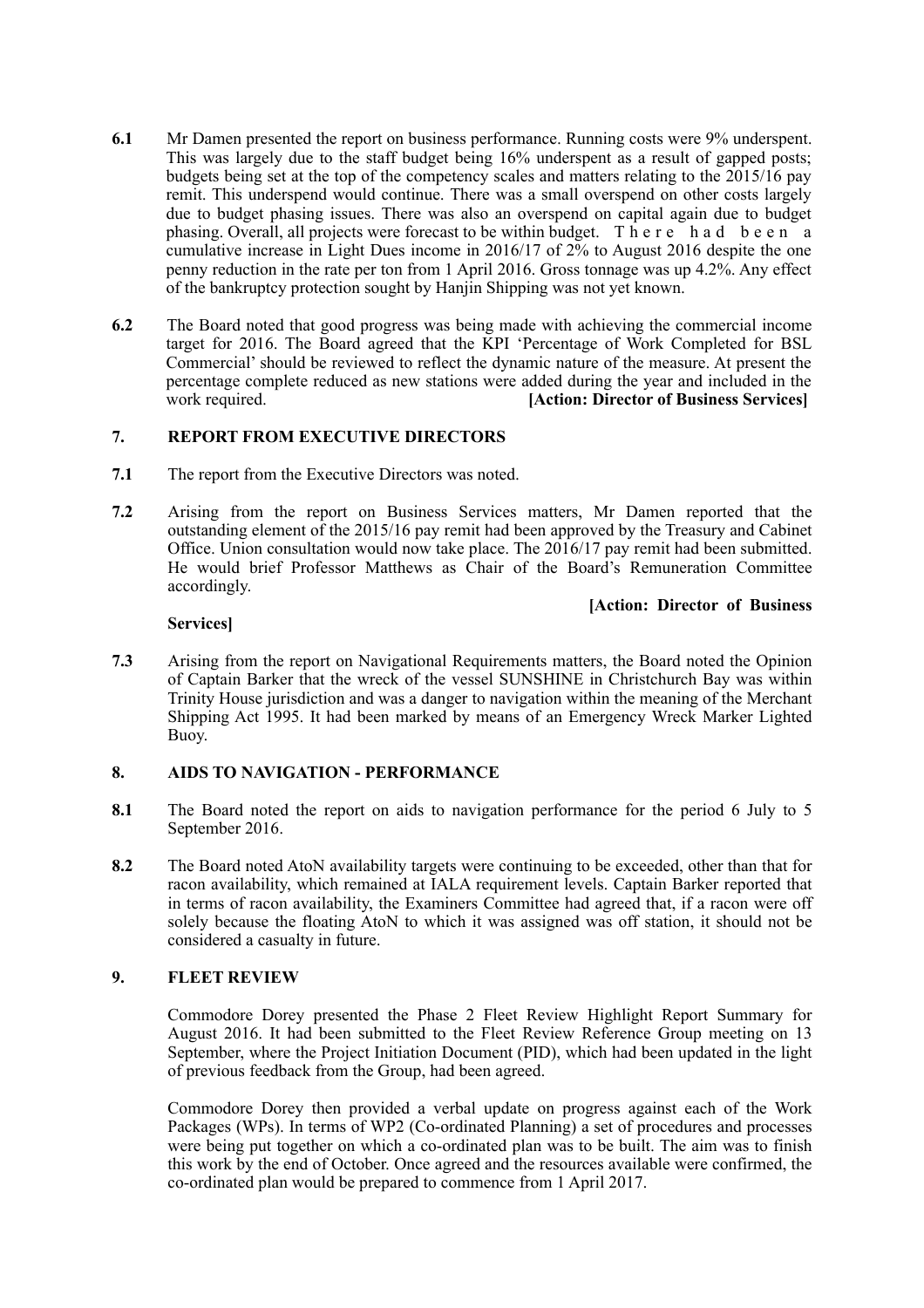In noting the position the Board agreed that the Review needed to determine the most efficient and effective ship construct to meet the agreed criteria and one that reduced risk compared to the current arrangements.

#### **10. MATTERS FOR DISCUSSION**

### **10.1 DfT & Parliamentary Matters**

The Board noted the staffing changes at DfT. Mr Angell had replaced Mr Read-Leah. He would be visiting Harwich Depot on 10 October, possibly with Ms McAllister, Head of Maritime Safety and Environment at the DfT and Ms Pearson of the DfT's Sponsorship and Appointments Team. Ms Fadina, who would continue to be involved with the Fleet Review Project, might also join the visit. A briefing would be given to them inter alia on the Fleet Review.

 The Executive Chairman added that he would be meeting Ms Chadwick, the DfT Director General, International Security and Environment Group on 28 November, as part of the DfT's new governance reporting arrangements, which were being introduced following a recent audit of the DfT's arrangements in respect of their governance of Arm's Length Bodies. He would also be attending the Chamber of Shipping's inaugural UK Shipping Summit on 20 September. It would focus on opportunities and challenges faced by UK Shipping Companies. A number of colleagues and he would also be attending the launch of the Chamber of Shipping's ITN project 'Delivering for Britain', which included footage of Trinity House.

### **11. STRATEGIC ISSUES**

#### **11.1 Operational Action Plan**

The Board noted the current status of the 2016/17 Operational Action Plan and that the Senior Management Team would be meeting the next day to review progress against the Plan.

#### **11.2 JSB Strategic Agenda**

Mr Price presented the JSB Strategic Agenda, which had been updated to reflect progress made with regard to the Fleet Review Project. The Board noted the position accordingly.

#### **12. CORPORATE PLAN 2017-2022**

Mr Damen introduced the draft Corporate Plan for the period 2017/22. It was more forward looking than hitherto and would be more so going forward. As far as the 2017/22 Plan was concerned, he considered that it was important to include a review of the previous five-year RPI-x regime which had resulted in Trinity House achieving savings in excess of those required, and to set out the way forward with regard to the delivery of the new five year period of efficiencies.

 The Board noted the proposed approach and asked that the Plan be amended inter alia to better reflect how it would deliver the priorities, vision and work programmes set out in the Corporate Strategy. **[Action: Director of Business Services]** 

## **13. OTHER MATTERS TO BE NOTED OR APPROVED**

#### **13.1 Report from Audit & Risk Assurance Committee Chair**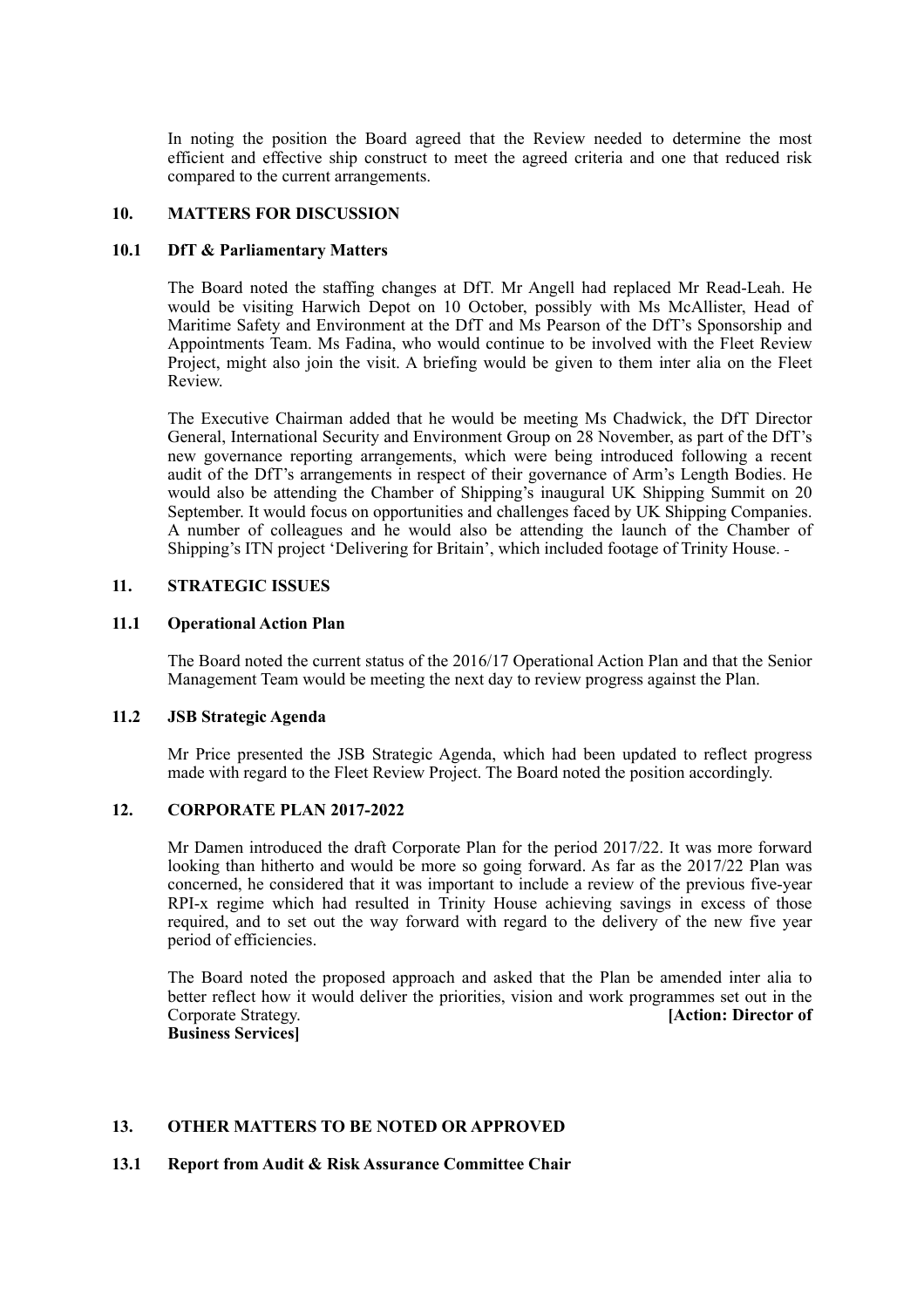Mrs Johnson, as Chairman of the Audit and Risk Assurance Committee, reported that the Committee had met earlier that day. Matters reviewed had included progress against the Integrated Internal Audit Plan, which was running to time, the Gifts and Hospitality Register and the Register of Interests. The revised Fraud and Bribery Response Plan had been agreed and the Corporate Risk Register approved for submission to the Board in October. In addition the Committee had received a very informative presentation on IT & cyber security, an area where there was to be a strengthening of resources proportionate to the size and threats of the organisation. The Committee had also reviewed the results of a Government Internal Audit Agency audit of IT Resilience, user and rights management. Further detail would be provided in the minutes of the meeting.

# **13.2 Audit & Risk Assurance Committee Meeting Minutes - 7 July 2016**

Noted.

### **13.3 Minutes of Future 500 Steering Group Meeting Minutes - 14 July 2016**

Noted.

| 13.4 | <b>Engineering Policy</b>                                                                                                                                                                                                                                                                |                              |
|------|------------------------------------------------------------------------------------------------------------------------------------------------------------------------------------------------------------------------------------------------------------------------------------------|------------------------------|
|      | Approved.                                                                                                                                                                                                                                                                                | [Action: Clerk to the Board] |
| 13.5 | <b>Real Property Policy</b>                                                                                                                                                                                                                                                              |                              |
|      | Approved.                                                                                                                                                                                                                                                                                | [Action: Clerk to the Board] |
| 13.6 | <b>Electronic Communication Media Policy</b>                                                                                                                                                                                                                                             |                              |
|      | Approved.                                                                                                                                                                                                                                                                                | [Action: Clerk to the Board] |
| 13.7 | <b>Financial Policy</b>                                                                                                                                                                                                                                                                  |                              |
|      | Approved.                                                                                                                                                                                                                                                                                | [Action: Clerk to the Board] |
| 13.8 | <b>Fraud and Bribery Policy</b>                                                                                                                                                                                                                                                          |                              |
|      | Approved.                                                                                                                                                                                                                                                                                | [Action: Clerk to the Board] |
|      | In addition, the Board agreed that the attention of line managers should be specifically drawn<br>to the requirement that they should review and test regularly the control systems in<br>relation to the prevention and detection of fraud and bribery for which they were responsible. |                              |

| 13.9 | <b>IT Security Policy</b>           | [Action: Executive Directors] |
|------|-------------------------------------|-------------------------------|
|      | Approved.                           | [Action: Clerk to the Board]  |
|      | 13.10 Information Technology Policy |                               |
|      | Approved.                           | [Action: Clerk to the Board]  |
|      | 13.11 Information Risk Policy       |                               |
|      | Approved.                           | [Action: Clerk to the Board]  |
|      | 13.12 Light Dues Collection Policy  |                               |
|      | Approved.                           | [Action: Clerk to the Board]  |